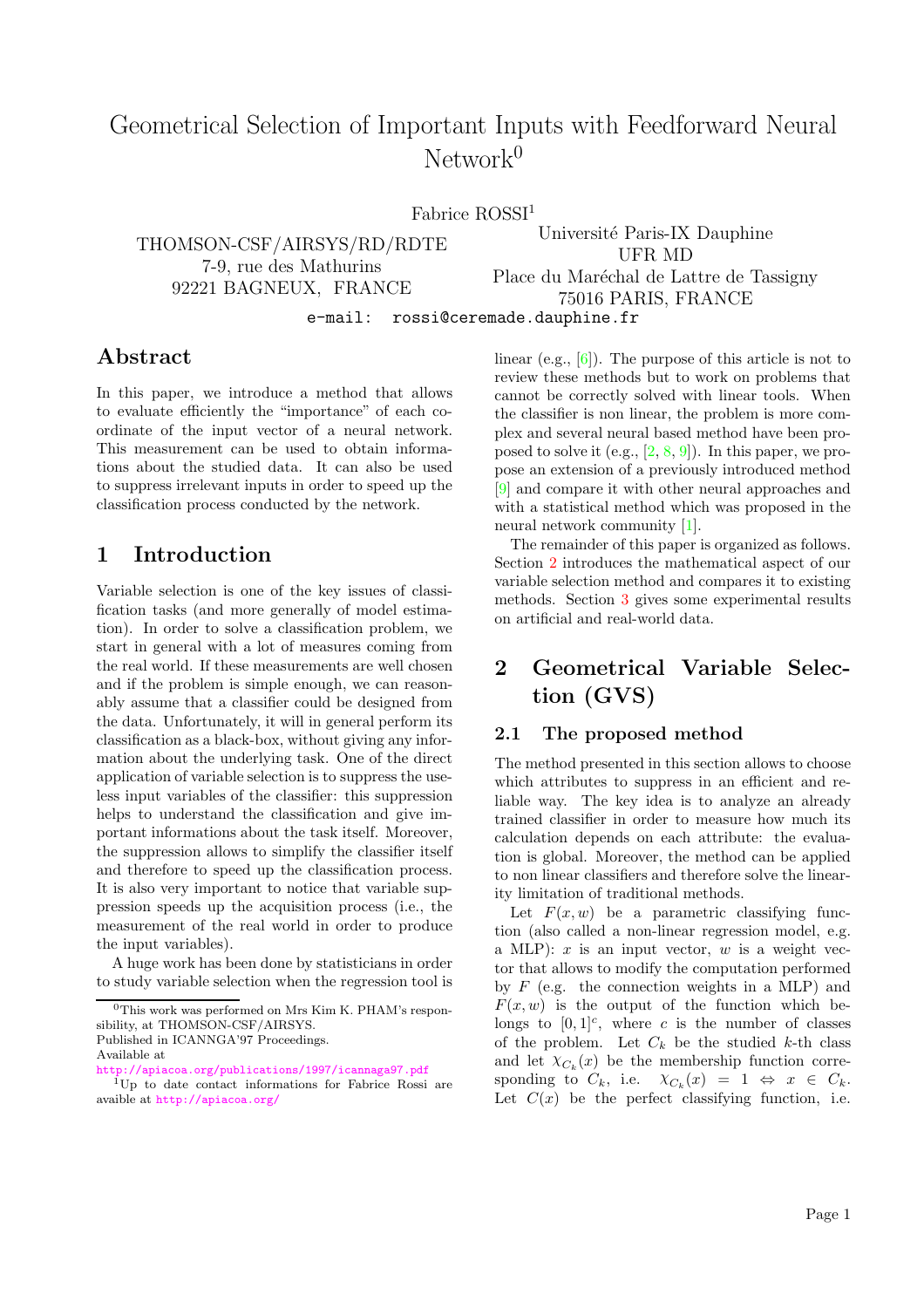$C(x) = (\chi_{C_1}(x), \chi_{C_2}(x), \ldots, \chi_{C_c}(x)).$  The goal of the learning phase is to find w such that  $F(x, w) \simeq$  $C(x)$ . In general w is chosen in order to minimize some distance criterion between  $F(x, w)$  and  $\sum_{x \in T} ||F(x, w) - C(x)||^2$ , where T is the training  $C(x)$  (for instance, the total quadratic error,  $E(w) =$ set of the classification task). In fact, minimizing this quadratic distance is equivalent to minimizing a quadratic probabilistic distance between  $F(x, w)_k$ (the k-th output of F) and  $P(C_k | x)$ , the a posteri*ori* probability of class  $C_k$ , given x (see [\[10\]](#page-3-5)).

Let us assume that we can compute the differential of  $F$  with respect to its first variable (i.e., the input vector), called  $\frac{\partial F}{\partial x}(x, w)$ . The optimal Bayes decision rule [\[3\]](#page-3-6), if  $F_k$  is a good approximation of  $P(C_k | x)$ , is to assume that x belongs to class j if  $F_i(x, w)$  is strictly greater than  $F_i(x, w)$  for all  $i \neq j$ . The boundary between  $C_k$  and  $C_l$  is the set of point  $x \in \partial C^{k,l}$  such that  $F_k(x, w) = F_l(x, w)$  and for all  $i \neq k$  and  $i \neq l$ ,  $F_i(x, w) < F_l(x, w)$ . Therefore, the boundary is locally described by the equation  $F_k(x, w) = F_l(x, w)$ . Then, the unitary normal to the boundary at point x is  $n^{k,l}(x)$ , given by:

$$
n^{k,l}(x) = \frac{\frac{\partial F_k(x, w)}{\partial x} - \frac{\partial F_l(x, w)}{\partial x}}{\left\| \frac{\partial F_k(x, w)}{\partial x} - \frac{\partial F_l(x, w)}{\partial x} \right\|} \tag{1}
$$

A low value for  $\Big|$  $n_i^{k,l}(x)$  (the *i*-th coordinate of the normal unitary vector) shows that the boundary normal is perpendicular to the  $i$ -th coordinate axis and therefore that the local separation hyperplane (which approximate the boundary) contains this axis: the i-th coordinate of the input vector is locally useless<sup>[2](#page-1-0)</sup> for separating elements from  $C_k$  from elements of  $C_l$ . Therefore,  $n_i^{k,l}(x)$  is a good measure of the local importance of the *i*-th coordinate axis.

The remaining problem is to combine the  $\left| n_i^{k,l}(x) \right|$ when x belongs to  $\partial C^{k,l}$  in order to obtain a global understanding of the relative importance of the different coordinate axis. On a theoretical point of view, it will be interesting to compute the mean normal vector of boundary between  $C_k$  and other classes. But  $C_k$  may contain several separated clusters for which the boundaries are parallel but with opposite normal vectors: therefore, computing the integral of  $n^{k,l}$  on  $\partial C^{k,l}$  is not really meaningful.

In order to obtain a simple criterion, we define the

following matrix:

$$
S_{k,i} = \sum_{l \neq k} \int_{\partial C^{k,l}} \left| n_i^{k,l}(x) \right| d\sigma_x, \tag{2}
$$

The main problem is now to obtain points belonging to  $\partial C^{k,l}$ . As this boundary has at most a dimension of  $n-1$  (if n is the dimension of the input space of the classifier, i.e., the number of variables), we cannot obtain points in  $\partial C^{k,l}$  with a random selection. In order to find a point belonging to  $\partial C^{k,l}$ , with start by randomly choosing two points (in the training or validation set),  $x_1$  and  $x_2$  such that  $x_1$  is classified by F in  $C_k$  and  $x_2$  is classified in  $C_l$ . Then, we study the function

$$
g(\lambda) = \tag{3}
$$
  

$$
F_k(\lambda x_1 + (1 - \lambda)x_2) - F_l(\lambda x_1 + (1 - \lambda)x_2)
$$

The definition of g and assumptions on  $x_1$  and  $x_2$ implies that  $g(0) < 0$  and  $g(1) > 0$ . Moreover, as  $F$  is assume to be differentiable with respect to  $x$ ,  $q$  is obviously continuous. Therefore, for a specific  $\lambda \in ]0,1[$  (which can be easily found with simple zero finding algorithms [\[7\]](#page-3-7) such as dichotomy), we have  $g(\lambda) = 0$ . Of course, there is not guaranty that the corresponding  $x = \lambda x_1 + (1 - \lambda)x_2$  belongs to  $\partial C^{k,l}$ (because we can have for a specific j,  $F_j(x) > F_k(x)$ ) but this is quite likely to happen. This method can be used to build a first description of  $\partial C^{k,l}$ . Of course, this description is far from being perfect, but it is easy to test if the obtained points really belongs to the boundary and therefore, we will end up with  $\partial \tilde{C}^{k,l}$ , a finite subset of  $\partial C^{k,l}$ .

The obtained value  $S_{k,i}$  is therefore the global score associated to the i-th coordinate axis as a classifying axis for class  $C_k$ . Finally, we can define a mean score, the vector  $S$  as:

$$
S_i = \frac{1}{c} \sum_{k=1}^{c} S_{k,i}
$$
 (4)

 $S_i$  is the mean global score associated to the *i*-th coordinate axis as a classifying axis.

Each coordinate axis of the input space is associated to a variable. Therefore, a high axis score is equivalent to an important variable: in order to suppress variables, we just have to discard the one with the lowest score.

#### 2.2 Links with previous works

The method explained in the previous section is closely related to an algorithm introduced in [\[8\]](#page-3-2). In

<span id="page-1-0"></span><sup>2</sup> In fact, this is true only if the tangent hyperplane does not run through the boundary, a case which is quite unlikely to happen.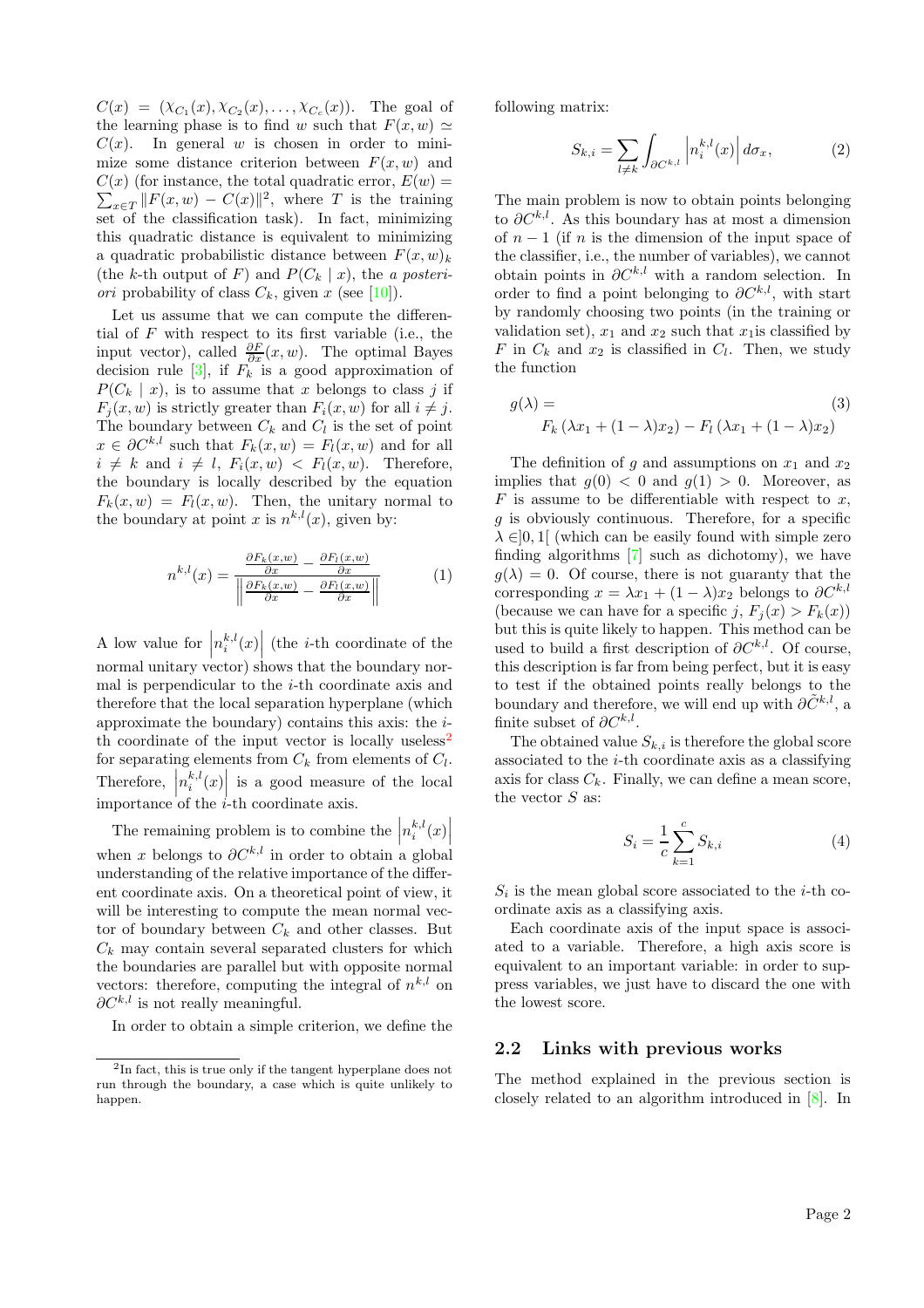this article, the authors introduce an attribute ranking method based on first order differentials. There are two important differences between the method presented here and their algorithm:

- Priddy and al. combine the individual differen- $\text{trial}$  $\left. \frac{\partial F_k}{\partial x_i}(x,w) \right|$  without normalization ;
- they take into account every examples (and even additional points which are not examples) without focusing on boundary examples.

In fact, the main justification of Priddy and al. is a statistical one, whereas we are working on geometrical arguments, which are in our opinion more suited to the attribute suppression goal.

In a previous paper  $[9]$ , we have introduced a first version of the method presented in the previous section. This paper shows that this method was more efficient than the one introduced in [\[8\]](#page-3-2). The main difference between the old version and the improved one is the use in the current method of an exact determination of boundary examples and an exact value for the normal vector. The current method has therefore stronger theoretical justification. On the real data given in the following section, there is no important differences between results obtained by the previous method and the current one, but such differences were observed for artificial problems (for which GVS performs better).

#### 2.3 Feed-forward neural network case

We have demonstrated in a previous paper [\[5,](#page-3-8) [4\]](#page-3-9), that an extended back-propagation algorithm can be defined for arbitrary feed-forward neural networks (including in the same framework MLP, RBF networks and Wavelet Networks [\[11\]](#page-3-10) for instance). This algorithm allows to compute efficiently the differential of  $F(x, w)$  with respect to its input x,  $\frac{\partial F}{\partial x}(x, w)$ , if F is the output of a neural network (with  $w$  as generalized weight vector). Therefore, our algorithm can be applied to any feed-forward neural network.

### <span id="page-2-0"></span>3 Experiment on real data

Some experiments were conducted on real world data: we have chosen to work with radar data. In this case, we have 32 inputs corresponding to different physical measurements. The goal is to decide whether a given input vector represents a target or some clutter. We have a big database, with around 40 000 points. This database contains only 5 000 target points, therefore, we will characterize the performances with two numbers: the average classification rate on the whole test set and the mean of the recognition rate of both classes. In order to applied a stopped training method, the database was split into three parts: around 20 000 training examples, 10 000 validation examples and 10 000 test examples.

The goal of our simulation is to keep as few variable as possible.

We tried several different methods:

#### 3.1 Neural methods

We trained a simple MLP with 32 inputs, 16 hidden neurons and 2 output neurons (i.e., a 32-16-2 MLP). After 200 iterations of Polak Ribiere Conjugate Gradient [\[7\]](#page-3-7) (PRCG), the best MLP (selected with the help of the validation set) obtain 96.43  $\%$  as classification rate on the test set (and 89.93 % as mean classification rate).

We applied on this best MLP two neural based variable saliency computation methods: OCD [\[2\]](#page-3-1) and GVS proposed in this article. The saliencies obtained by these algorithms allow to rank the different variables. The order for the 7 best variables is given in the following table:

|            | -21        | $\sqrt{22}$ | 18 | -20               | 15  |    |
|------------|------------|-------------|----|-------------------|-----|----|
| <b>GVS</b> | $21 \t 20$ |             |    | $22 \mid 13 \mid$ | 6 I | 15 |

In fact, there is only one difference: OCD chooses attribute 18, whereas GVS chooses 13.

### 3.2 Statistical Method

We have also used Battiti's algorithm, as described in [\[1\]](#page-3-4). This method combines two measures: the mutual information between a feature and class information,  $MI(f, \mathcal{C})$ , and the mutual information between a feature and the already selected features,  $MI(f_1, f_2, \ldots, f_p, f)$ . The algorithm uses a parameter  $\lambda$  which measures the importance of the between features mutual information. It has to be heuristically chosen. Battiti says that values ranging from 0.5 to 1.0 give good results. We have chosen to compare three values: 0.5, 0.75 and 1.0. These choices give the following attribute orders:

| $\begin{array}{ c c c c c c c c } \hline \lambda=0.5 & 2 & 22 & 21 & 15 & 14 & 20 & 18 \\ \hline \lambda=0.75 & 2 & 32 & 19 & 26 & 6 & 8 & 29 \\ \hline \lambda=1.0 & 2 & 32 & 19 & 26 & 6 & 8 & 19 \\\hline \end{array}$ |  |  |  |  |
|---------------------------------------------------------------------------------------------------------------------------------------------------------------------------------------------------------------------------|--|--|--|--|
|                                                                                                                                                                                                                           |  |  |  |  |
|                                                                                                                                                                                                                           |  |  |  |  |

The first set  $(\lambda = 0.5)$  is called B1 and the second one (valid for  $\lambda = 0.75$  and  $\lambda = 1$ ) is called B2.